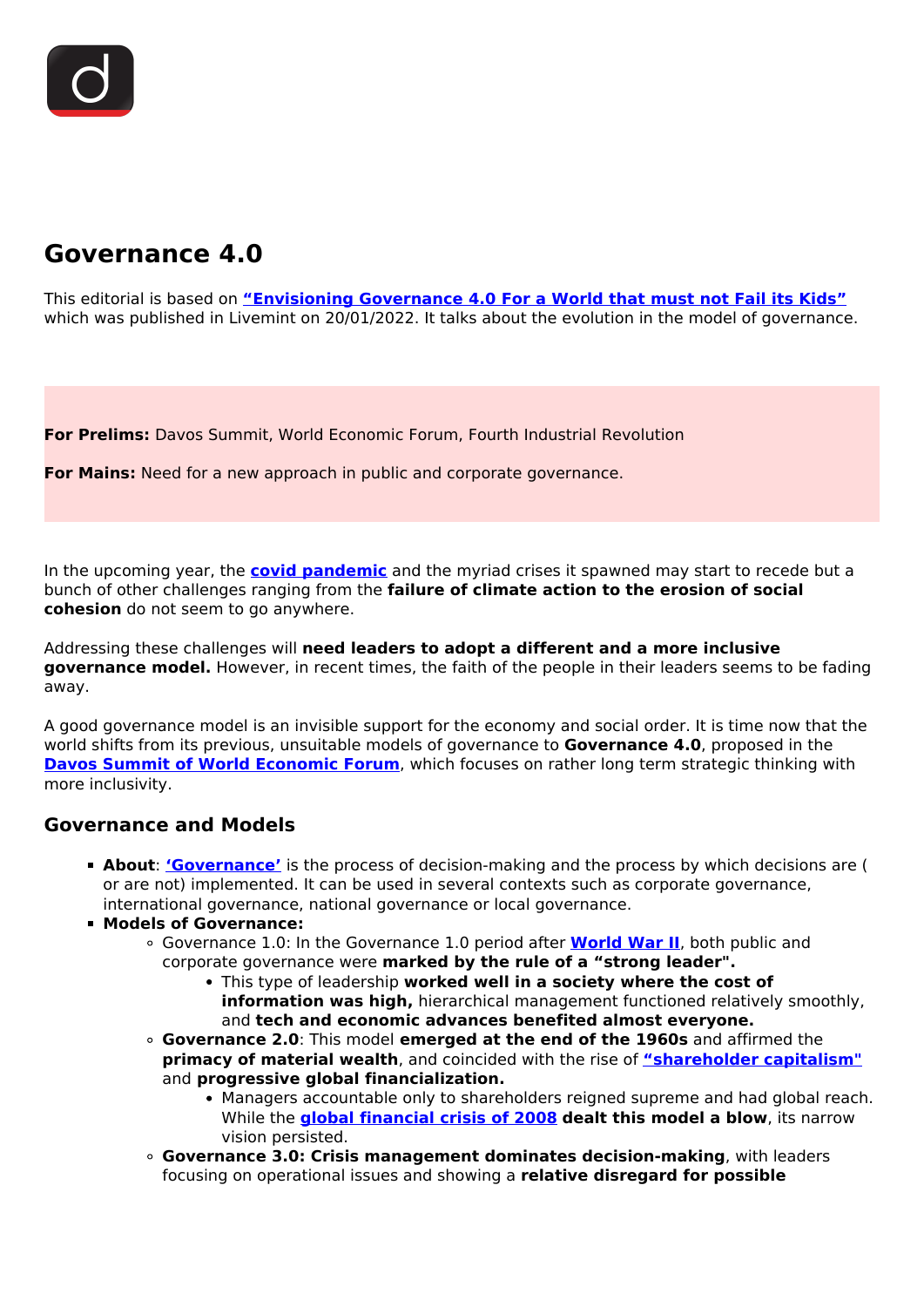#### **unintended consequences.**

- The covid shock ushered in Governance 3.0 and the **trial-and-error approach** of this model has led to haphazard management of the pandemic and its fallout.
- **Consequences of Poor Governance:** Poor or weak governance is a **driver of disaster risk,** and is linked to many other risk drivers such as **poverty and inequality,** and **poorly planned urban development.**
	- Bad governance often **results in the suffering of the most vulnerable,** the poor, the weak, women, children and environment.
- **Need for a New Governance Model:**
	- Global governance has an unresolved problem: both the **institutions and the leaders are no longer fit for their purpose.**
	- As the **[Fourth Industrial Revolution](/loksabha-rajyasabha-discussions/in-depth-industrial-revolution-4-0)** [a](/loksabha-rajyasabha-discussions/in-depth-industrial-revolution-4-0)nd **climate change continue to disrupt the current lives**, public and corporate governance needs to change.
	- A new governance model is crucial for the world that keeps the focus on the primacy of society and nature instead of **prioritizing the business and finance world.**

## **Approaches in Governance 4.0**

- **Long-Term Strategic Planning:** Governance 4.0 must **replace the current short-term management** with long-term strategic thinking.
	- A focus on problems such as the **pandemic, socioeconomic crises and people's mental health** must be complemented with **action to tackle climate change, reverse biodiversity loss** and environment damage caused by human activity, and address related challenges such as **involuntary migration**.
- **Businesses to Take Responsibilities:** The new model shall **replace the tunnel vision and top-down approach** of the past. In the complex and interconnected world full of discontinuities, the roles of each stakeholder in society must change.
	- **Businesses shall no longer ignore their social and ecological impacts**, and also the governments must be held responsible for assuring that the businesses take accountability.
- **Evolving Priorities:** The emphasis on a narrow conception of economics and **short-term financial interests must cease.** Instead, the **primacy of society and nature** must be at the core of any new governance system.
	- Finance and business are vitally important but they must serve society and nature, not the other way around.
- **New Leaders:** Many leaders are keen to pioneer a new age of governance including **business executives advocating environmental, social and governance metrics**, and some political leaders.
	- Such **leaders should be welcomed who act outside of their narrow interest** as trailblazers and argue for specific action to fight climate change and address social injustice.
	- The best gauges of responsible and responsive governance today measure the extent to which leaders embrace and consent to stakeholder responsibility over shareholder responsibility.
		- Although the measurement of stakeholder accountability is still in its infancy, the development of consistent metrics will enable us to judge whether leaders are **taking a broader view of their role and responsibility.**

#### *Drishti Mains Question*

"The world has changed and public and corporate governance must change with it. The post pandemic expects a new model of governance that is not only inclusive of environmental health but also focuses on long term planning for overcoming different socio-economic crises". Comment.